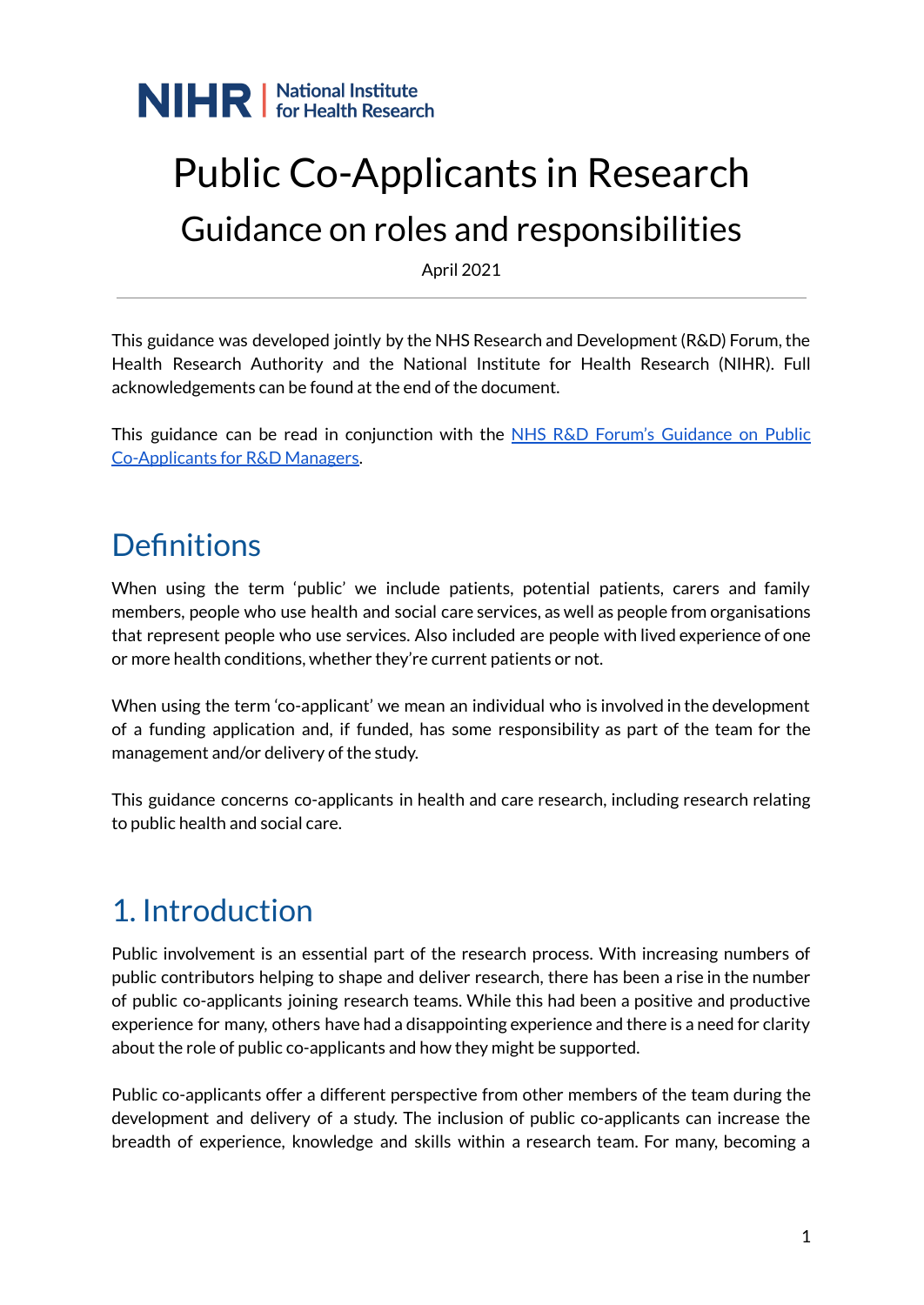public co-applicant is an achievement and a recognition of expertise that offers individuals the chance for personal development while making a valuable contribution.

*"When I did become a co-applicant for the first time, it made everything fit together. You make the application, you become involved in all aspects of the preparation and people do take note of what you have to say. You are totally involved"* Public co-applicant

A public co-applicant has the same level of responsibility as other co-applicants, and should be considered an equal member of the team. In many cases, this will be a level of responsibility not expected of other public contributors, such as advisory group members. It may require a greater commitment in terms of time and responsibility as, for example, public co-applicants will help to develop, approve and sign the research application ahead of submission for funding, before the study even begins.

*"Much of my work involves sensitive topics and a public co-applicant is therefore vital in ensuring the study is undertaken carefully."* Researcher

*"I wouldn't do research without one. They are part of the team anyway. They have an important role and add value"* Researcher

### Do NIHR funding programmes require public co-applicants?

No. There is no formal requirement to include a public co-applicant as part of the research team. However, where a public co-applicant is included in a study, most funders will ask for a clear description of their role and the reasons why a public co-applicant is joining the team. This should express the differences in their role from that of other members of the public involved in the study. Without this information, the presence of a public co-applicant can be seen as tokenistic.

### 2. Roles and responsibilities

### Public co-applicants

There is no definitive list suggesting what tasks a public co-applicant might carry out as part of a study. This is for public co-applicants and researchers to discuss and agree before an application is submitted, and may form part of any written agreement between the public co-applicant and the lead applicant. The exact type and nature of the role will depend on:

- $\bullet$  the requirements of the study
- the skills, interests and wishes of the public co-applicant
- $\bullet$  the make-up of the study team
- the requirements of the funding body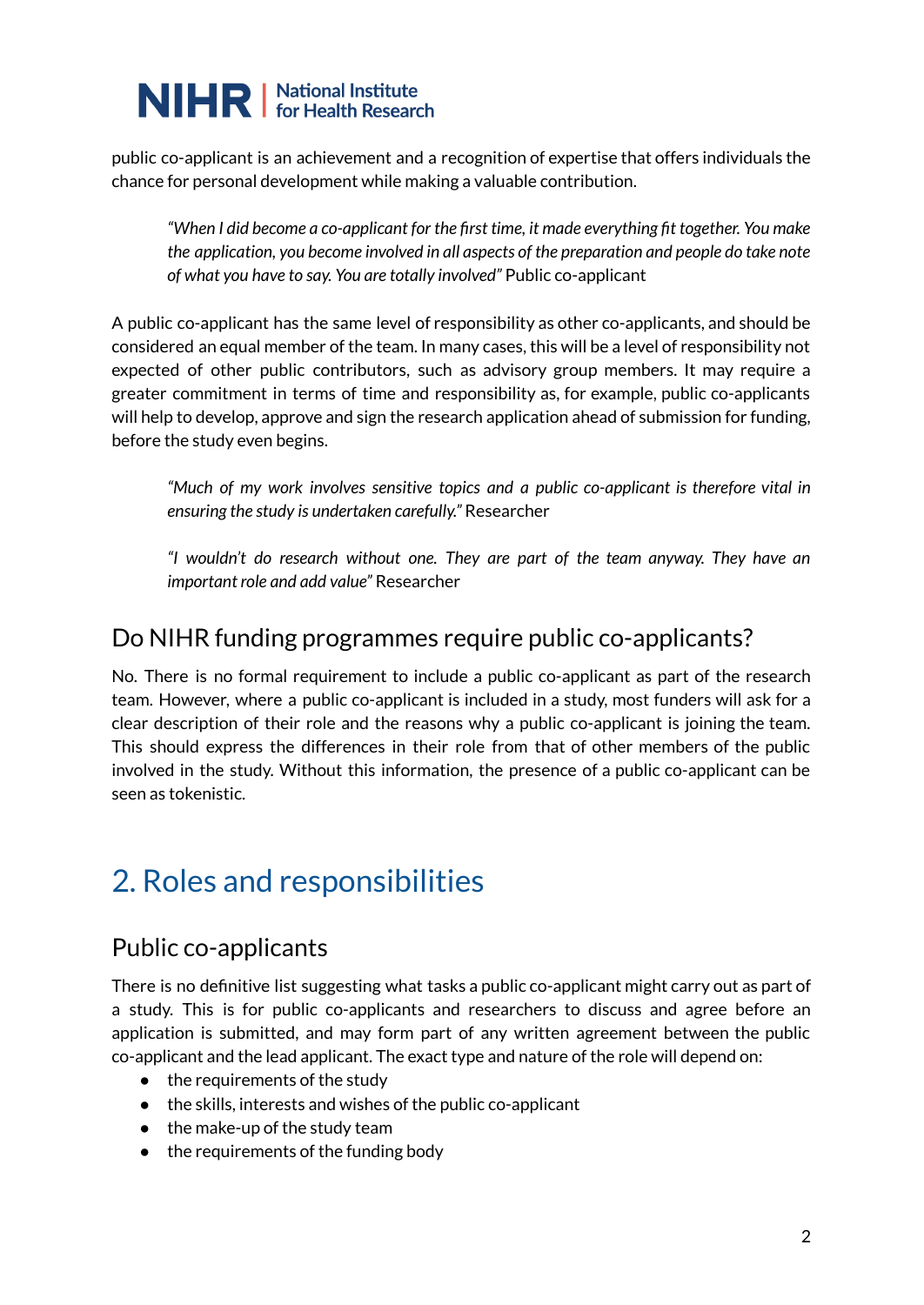For many public co-applicants, their role will be helping to develop the study and the funding application. If the study is funded, then they will have a role in delivering some aspects of the study, or overseeing its conduct and progress. For others, a combination of these roles might be appropriate. However, it should be recognised that the majority of research funding applications are unsuccessful.

In some cases, a public co-applicant's role may include the coordination and delivery of the study's public involvement activities, or linking with wider communities. For other public co-applicants, this may not suit their particular skills, experience or available time, and they may prefer to make contributions based more directly on their lived experience.

Studies that also include a dedicated staff member to coordinate the public involvement activity should be clear about the public co-applicant and involvement coordinator roles, and whether they interact. Clear remits for both should avoid any confusion of the two roles.

The inclusion of a public co-applicant should not be the only contribution from members of the public. This is only one of the many roles that public members can have.

A public co-applicant can expect appropriate support from the research team and / or the host institution, so that they can fulfil their role (see 'Support' section below). As with other co-applicants, they will be accountable for any agreed duties or work areas. Ways of assessing and reporting progress should be agreed, along with ways of raising or dealing with any challenging situations.

"It gives me a sense of purpose, trying to help people who are struggling. It was also a positive *experience to help me get further into research"* Public co-applicant

#### Information required by funders about public co-applicants

Many funders, including the NIHR, do not require public co-applicants to complete a standard CV, but they may ask for a summary of any knowledge, skills or experience that is relevant to their role in the study. This might include:

- previous or present work (paid or unpaid) with any relevant organisations
- links with any relevant groups, committees, networks or organisations
- understanding of the health and social care research environment
- experience of particular health conditions, treatments, use of services or as a member of a particular community
- knowledge and experience of research, including previous research undertaken
- knowledge and experience of patient and public involvement, including previous involvement activities
- skills from any other roles that are transferable
- relevant qualifications, training and learning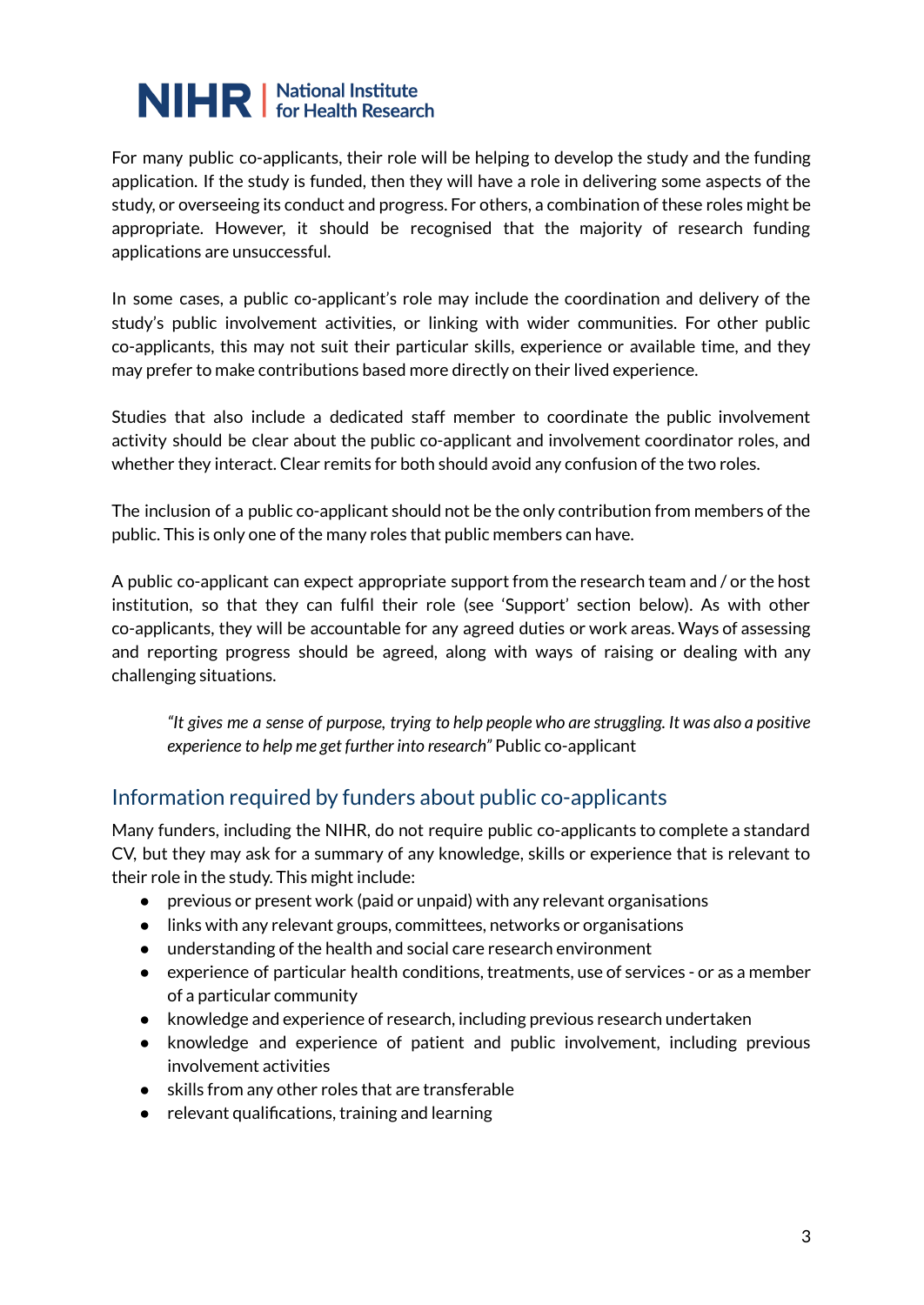As requirements may vary between funding programmes, it is best to check any guidance notes associated with the funding programme.

### Researchers

At the earliest opportunity, researchers should consider how a public co-applicant would add value to the development and delivery of a study, and which perspectives and experiences might offer the greatest benefits. A clear role description should be developed and agreed with the public co-applicant, along with a budget that includes support and training for the public co-applicant in their role. Role description and budget will be essential during the application process.

Developing and maintaining good working relationships between the research team and public co-applicants is crucial. As part of the research team, public co-applicants should be included in exactly the same level of communications that are circulated to the rest of the team and other co-applicants. Although there may be no formal line management role for the researcher (or the research team), good practice principles for public involvement should be applied. See [UK](https://sites.google.com/nihr.ac.uk/pi-standards/home) Standards for Public [Involvement.](https://sites.google.com/nihr.ac.uk/pi-standards/home)

*"When we first started we did not have a clear role description, but I wasimmediately pulled up by the public co-applicants and we did one!"* Researcher

*"I would never just give a co-applicant a role description. You need to negotiate with them and align the role to theirskills. You also have to be flexible, asthings will change"* Researcher

*"I had no role description at all and had no real discussion about what I was expected to deliver. I wastold I would be a member of the management committee, but what that involves was not defined in any sense"* Public co-applicant

#### Budgeting for public co-applicants

Funding applications should include a well-costed budget for all public involvement activities, including appropriate budget for any public co-applicant, which should cover:

- payment of fees for public co-applicants' time
- expenses for public co-applicants, including home office/ remote working expenses
- support for public co-applicants (including extra costs, such as training or additional staff time to provide support)

Some funding programmes request costs for co-applicants as a percentage of salaried time. Often this is not appropriate for public co-applicants, and a budget to cover their activity and expenses should be clearly expressed in other ways.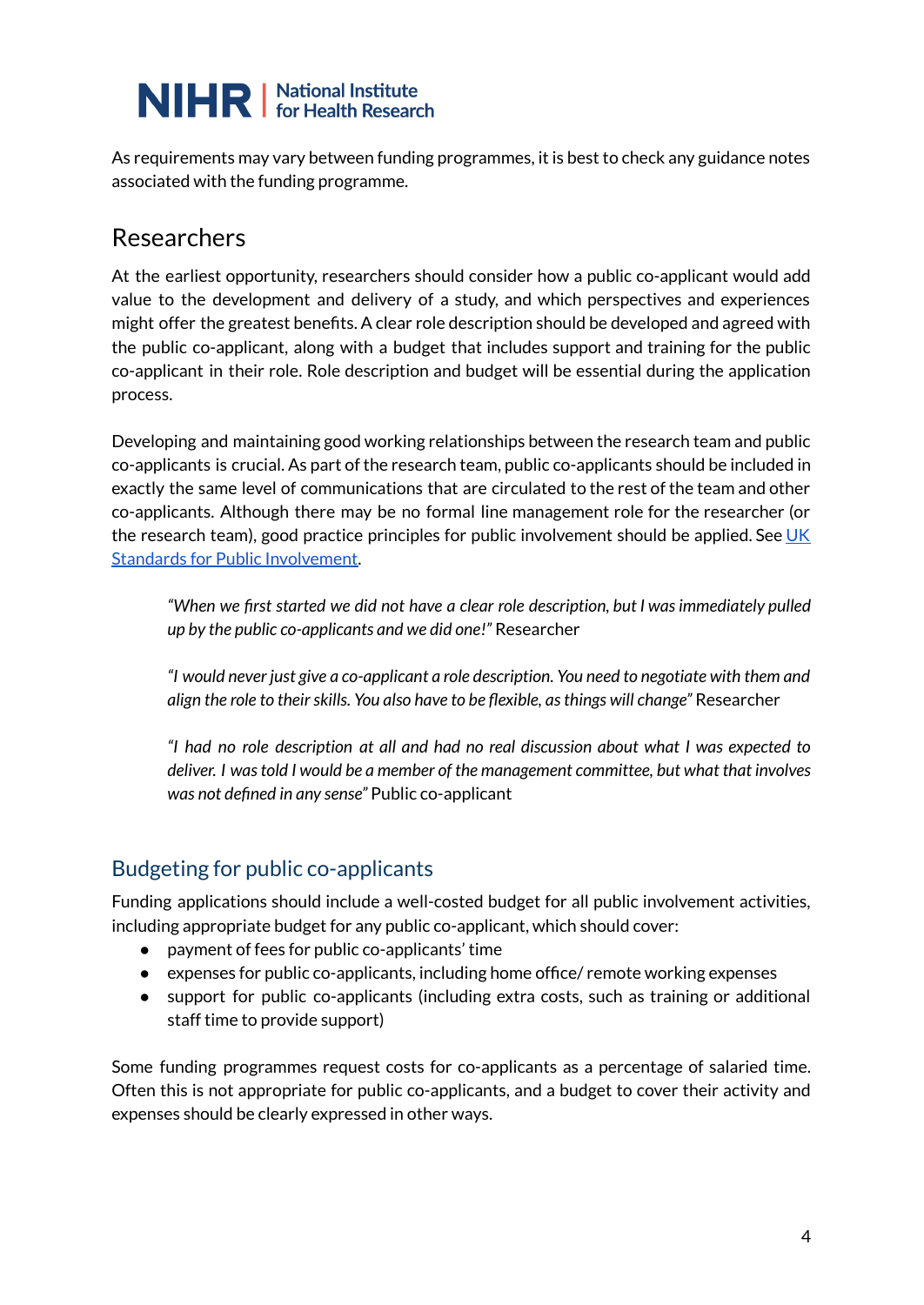Budgets for public co-applicants should be monitored regularly to ensure sufficient resource is available for the duration of the study. See NIHR Payment Guidance for [researchers](https://www.nihr.ac.uk/documents/payment-guidance-for-researchers-and-professionals/27392) and [professionals](https://www.nihr.ac.uk/documents/payment-guidance-for-researchers-and-professionals/27392) for more information.

#### Contracts for public co-applicants

Whether a contract is required will depend on the role being performed and the approach taken by the host institution. In most cases public co-applicants are not employees, but the human resources (HR) department of the host institution may consider the role more like employment than other involvement activities. Clarifying this with the local HR department at an early stage is essential, as this may have consequences for the public co-applicant and might determine whether they wish to take on the role.

In some cases, public co-applicants may be offered the opportunity to become an employee, with a contract for the duration of the study. For others, an agreement that outlines the role and responsibilities can be sufficient.

For public co-applicants who receive welfare benefits, there may be implications when accepting a contract and advice should be taken before anything is agreed or signed. For those involved with NIHR organisations, or NIHR funded studies, a Benefits Advice Service can provide free advice. For others, a local Citizen's Advice Bureau can offer support. Find out more about the Benefits Advice Service on the NIHR [payments](https://www.nihr.ac.uk/documents/payment-guidance-for-researchers-and-professionals/27392) guidance.

#### Legal responsibilities

Overall legal responsibility for the study rests with the lead investigator and study sponsor, often the host institution or organisation. Any legal requirements for public co-applicants will differ depending on the role and nature of the research. However, all co-applicants are responsible for the proper management of confidential information and study data. This can be covered by a confidentiality agreement, which all co-applicants may be asked to sign.

It is essential that researchers check with host institutions that indemnity insurance is in place to cover public co-applicants. Some insurers will cover named public co-applicants under existing policies. Researchers should advise public co-applicants about whether or not this is available, and what the consequences might be if indemnity cover is not in place.

If the public co-applicant's role includes direct contact with study participants (for example, if they will interview participants), the same policies apply as for research staff., including:

- risk assessments to ensure the safety of the co-applicant
- implementation of the institutional lone working policy which should be shared with the public co-applicant and followed
- appropriate research governance training (this covers the various principles of good practice, and the requirements and standards when conducting health and social care research)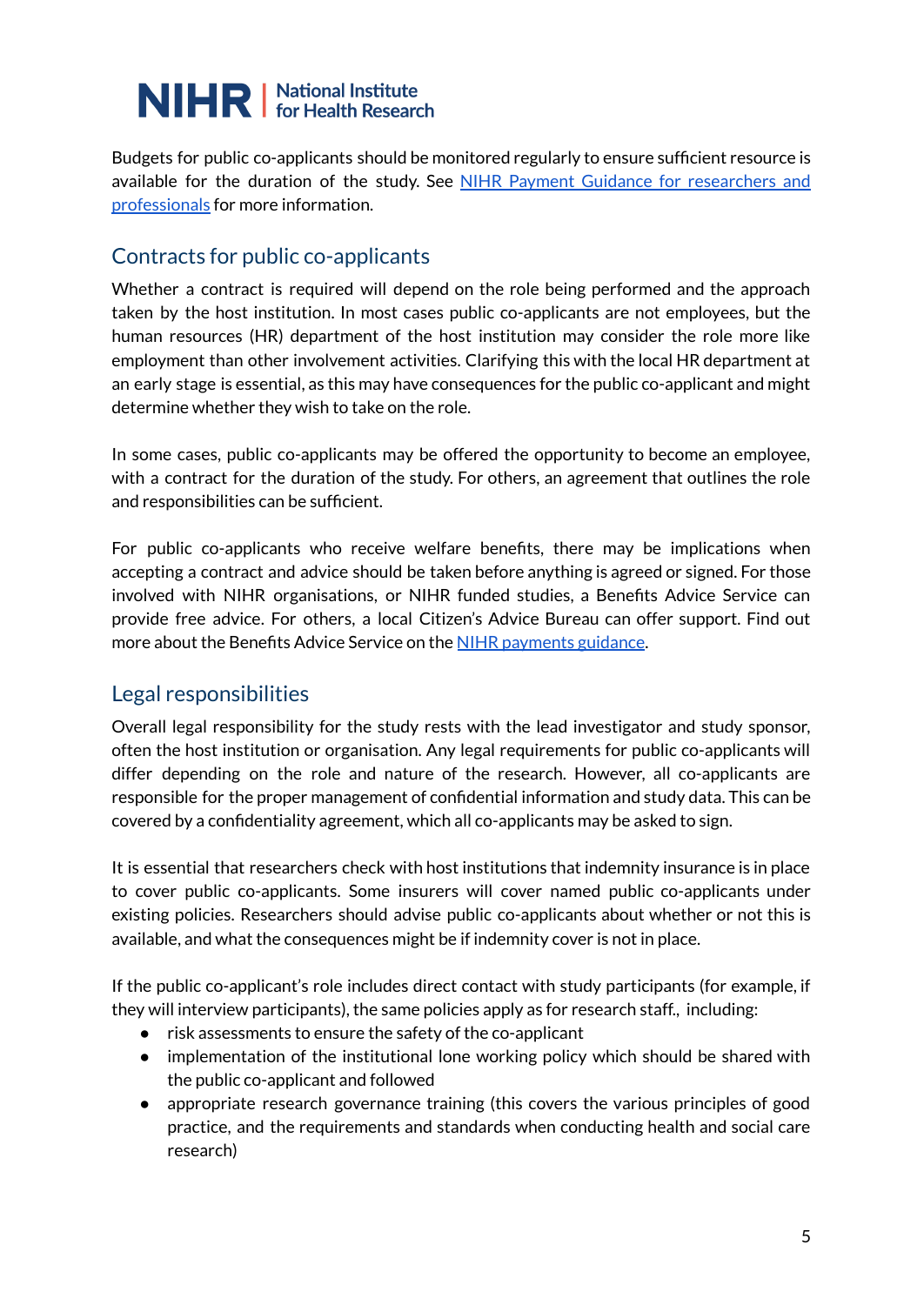● for direct, unsupervised contact with children and young people, or with vulnerable adults, they will need a Disclosure and Barring Service (DBS) check - this should be arranged through the host institution or organisation, and the cost covered by the research team

Research protocols often limit access to any patient identifiable data to individual researchers, and all data handling needs to comply with current General Data Protection Regulations (GDPR). Any breach of the study protocol or data regulations by anyone in the study team will be investigated, and in these circumstances any public co-applicant involved in such an investigation will be offered support and advice by the research team and host institution.

### 3. Who can be a co-applicant?

Anyone can be a public co-applicant. Some level of knowledge, experience or certain skills are likely to be needed or required to add value to the study and the research team. Research benefits from the inclusion of diverse communities and perspectives, and reasonable adjustments may be required to encourage the inclusion of some seldom heard communities.

Many researcher funders (including parts of NIHR) will accept paper rather than on-line submissions of applications from public co-applicants with disabilities or specific needs. Researchers and their host institutions will be expected to support public co-applicants during the application process.

Occasionally, researchers or healthcare professionals appear on a grant application to offer their experience of a health condition or service, rather than their professional role. This may have value for the research, but without wider public involvement in the study some funders may perceive this as a failure to engage with or involve the wider public.

*"On a study with elderly co-applicants we went to them rather than the other way round, and made sure we phoned them so it didn't increase their phone bill."* Researcher

"This is integral. It's not an add-on, it's there. So whatever you do, if you have a disability, they *make every allowance for that and they make sure you are supported and assisted to do the job properly."* Public co-applicant

### 4. Support

Public co-applicants should consider the points raised in this guidance before agreeing to take part as a public co-applicant. It is especially important to seek clarity about

• the role, with an agreed role description that should specify the tasks that the public co-applicant will undertake, and whether these link to any wider public involvement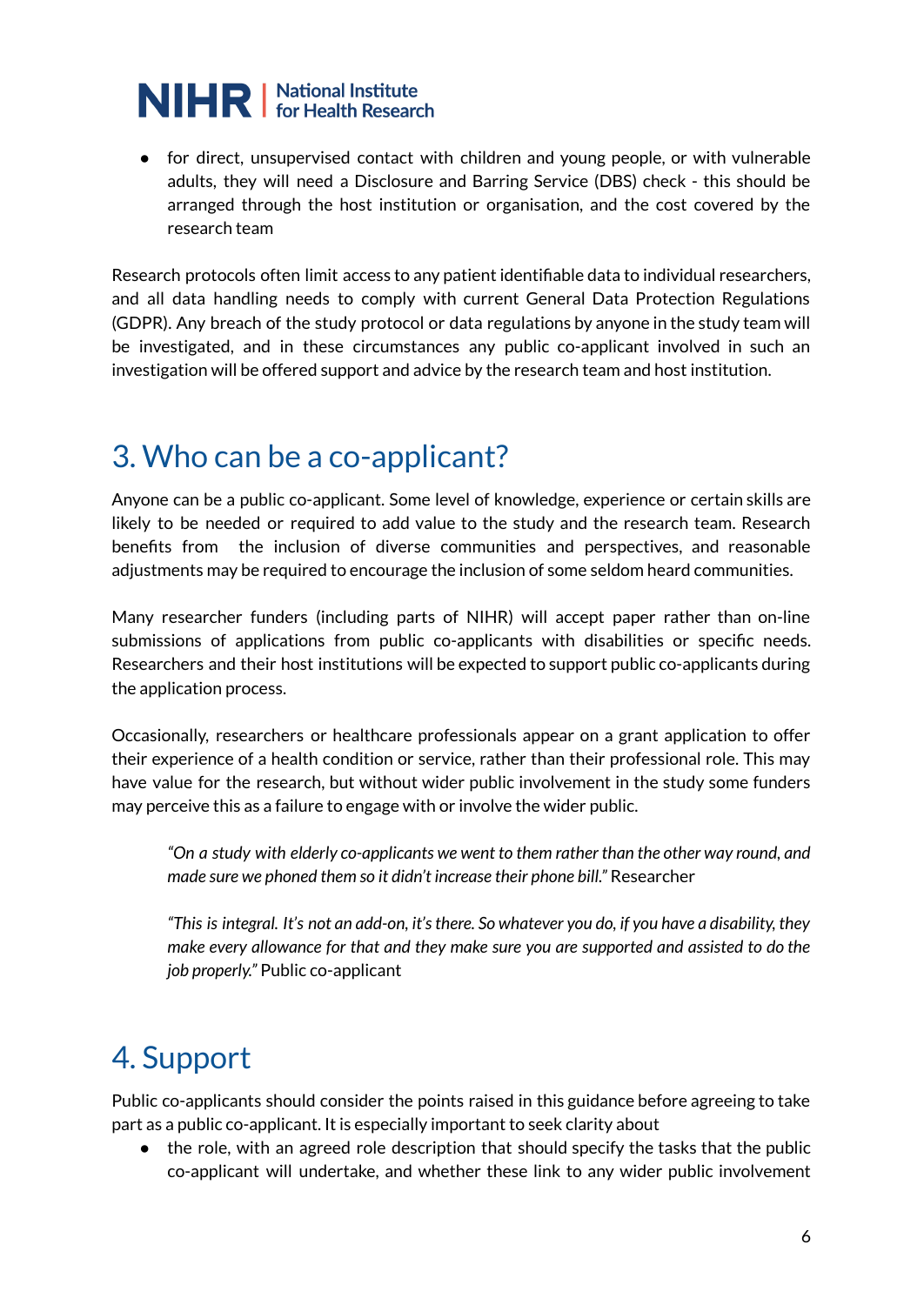activities in the study. It is important to gain a sense of how much work will be involved before approving the research application prior to submission

- payment and expenses policy and processes
- what guidance, mentoring or learning opportunities will be made available to the public co-applicant during the development and delivery of the study
- whether involvement activities will be held face-to-face, online, or a combination of the two

Good practice for public involvement applies to all public co-applicants, so researchers and host institutions should ensure that adequate and appropriate support is offered to public co-applicants throughout the study. This should involve:

- providing an appropriate induction into the team and / or organisation
- ensuring all reasonable accessibility and dietary needs are met this could also include IT support for remote working
- offering appropriate training and development opportunities, as identified and agreed with the public co-applicant (including health and safety training)
- ensuring clarity about payment of fees and expenses, and how these can most easily be claimed by the co-applicant
- encouraging shared feedback between the public co-applicant and the research team, and jointly reviewing progress at regular intervals

*"Feedback should be given and sought by all co-applicants - public or not, and I think this culture is one we need to cultivate moving forward"* Public co-applicant

See the Centre for Research in Public Health and Community Care Guidance for [Researchers](https://www.clahrc-eoe.nihr.ac.uk/wp-content/uploads/2016/05/Guidance-for-Researchers-PPI-Feedback_2018.pdf) on PPI [feedback](https://www.clahrc-eoe.nihr.ac.uk/wp-content/uploads/2016/05/Guidance-for-Researchers-PPI-Feedback_2018.pdf).

See the NIHR Briefing Notes for [Researchers](https://www.nihr.ac.uk/documents/briefing-notes-for-researchers-public-involvement-in-nhs-health-and-social-care-research/27371) guidance for more information.

#### Payment

One of the principles of public involvement is to offer payment for an individual's time. The process for paying a public co-applicant should be discussed with the host institution and align with their policies (such as who is responsible for deducting or declaring tax and National Insurance contributions). A copy of the institutional payment and expenses policy should be shared with the public co-applicant at the start.

For public co-applicants who receive welfare benefits, advice should be sought on how payment might affect them. For those involved with NIHR organisations, or with studies funded by NIHR, a Benefits Advice Service is available to offer support.

See NIHR Payment Guidance for researchers and [professionals](https://www.nihr.ac.uk/documents/payment-guidance-for-researchers-and-professionals/27392) or the Payment [Guidance](https://www.nihr.ac.uk/documents/payment-guidance-for-members-of-the-public-considering-involvement-in-research/27372) for [members](https://www.nihr.ac.uk/documents/payment-guidance-for-members-of-the-public-considering-involvement-in-research/27372) of the public for more information.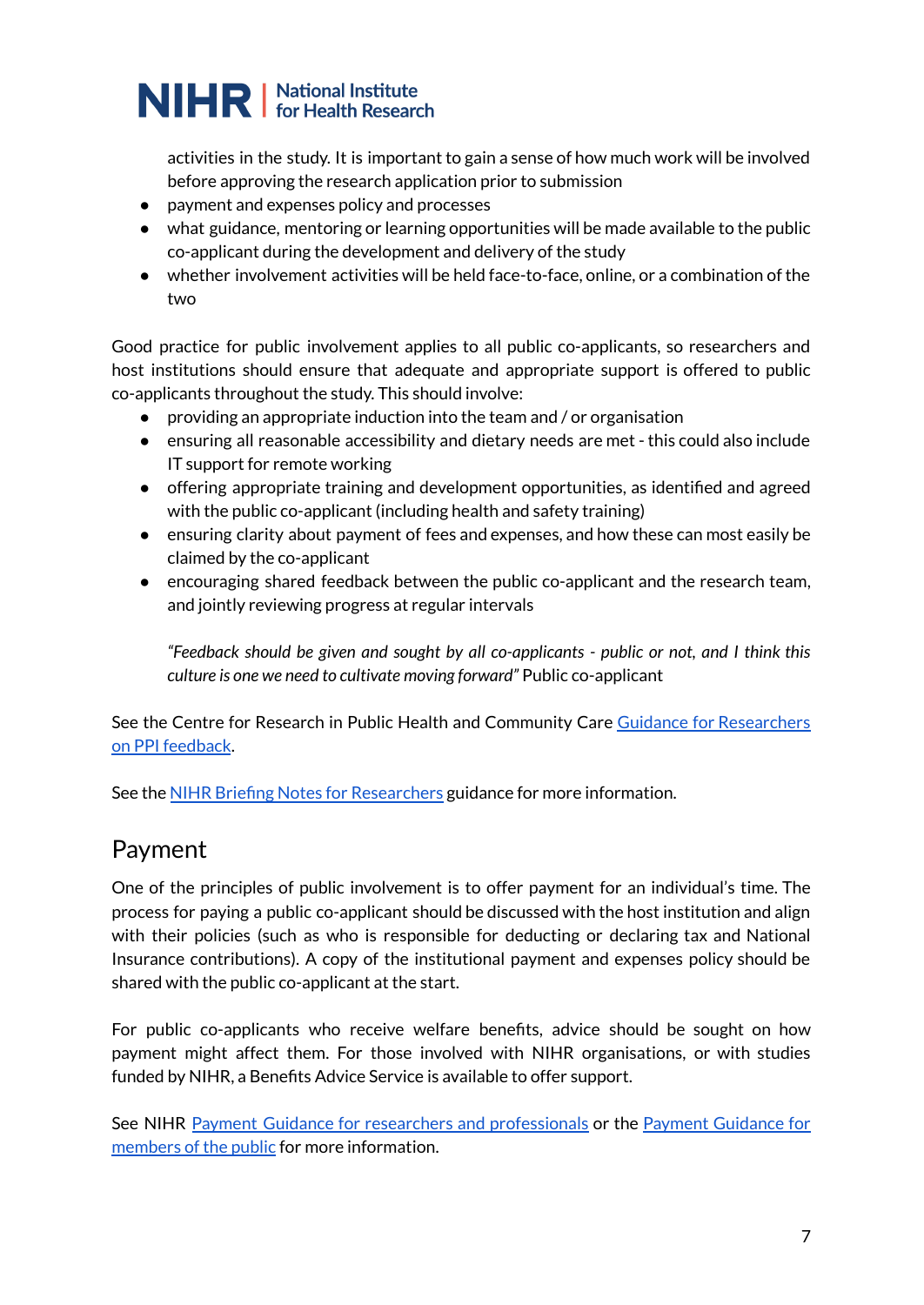

#### Expenses

All reasonable out-of-pocket expenses should be covered, ideally in advance (for example, travel tickets purchased by the research team for the public co-applicant). Where expenses need to be reimbursed, it should be made clear to public co-applicants that original receipts will be required as part of the claims process. Any limits on expenses should be clarified at the start.

Some co-applicants will make use of home office supplies as part of their work. This might include use of a telephone or internet connection to join meetings remotely, and/or it might include printing out papers at home that have been sent via email. Remote working expenses need to be considered and appropriately budgeted for.

### Learning and development

Good support includes the offer of training, as well as opportunities for public co-applicants to learn or develop knowledge and skills. Training should be focused on the needs of the individual and their role. A learning needs analysis tool may help with this.

Good Clinical Practice (GCP) training is not a requirement for any co-applicants, but GCP training may be offered to public co-applicants who will have direct contact with study participants.

*"Training sessions were provided on analysis and research methods. But a whole team approach was used."* Researcher

*"At the first full PPI group meeting, there was an induction that covered expense claims and payment, and all processes were covered. Training was raised, but this wasn't asked for as many were experienced PPI contributors."* Public co-applicant

Many institutions have a public engagement and involvement officer (or department) who may be able to offer support or guidance.

### Support offered by host institutions

Host institutions have a legal and financial responsibility for all co-applicants. This includes management and infrastructure support, and governance training. Where appropriate, the host could also provide:

- indemnity insurance that covers public co-applicants for the duration of the role
- a security pass or ID card (to cover all sites)
- an institutional email address
- $\bullet$  a workspace with a computer
- IT support for remote working
- access to project shared drives and internet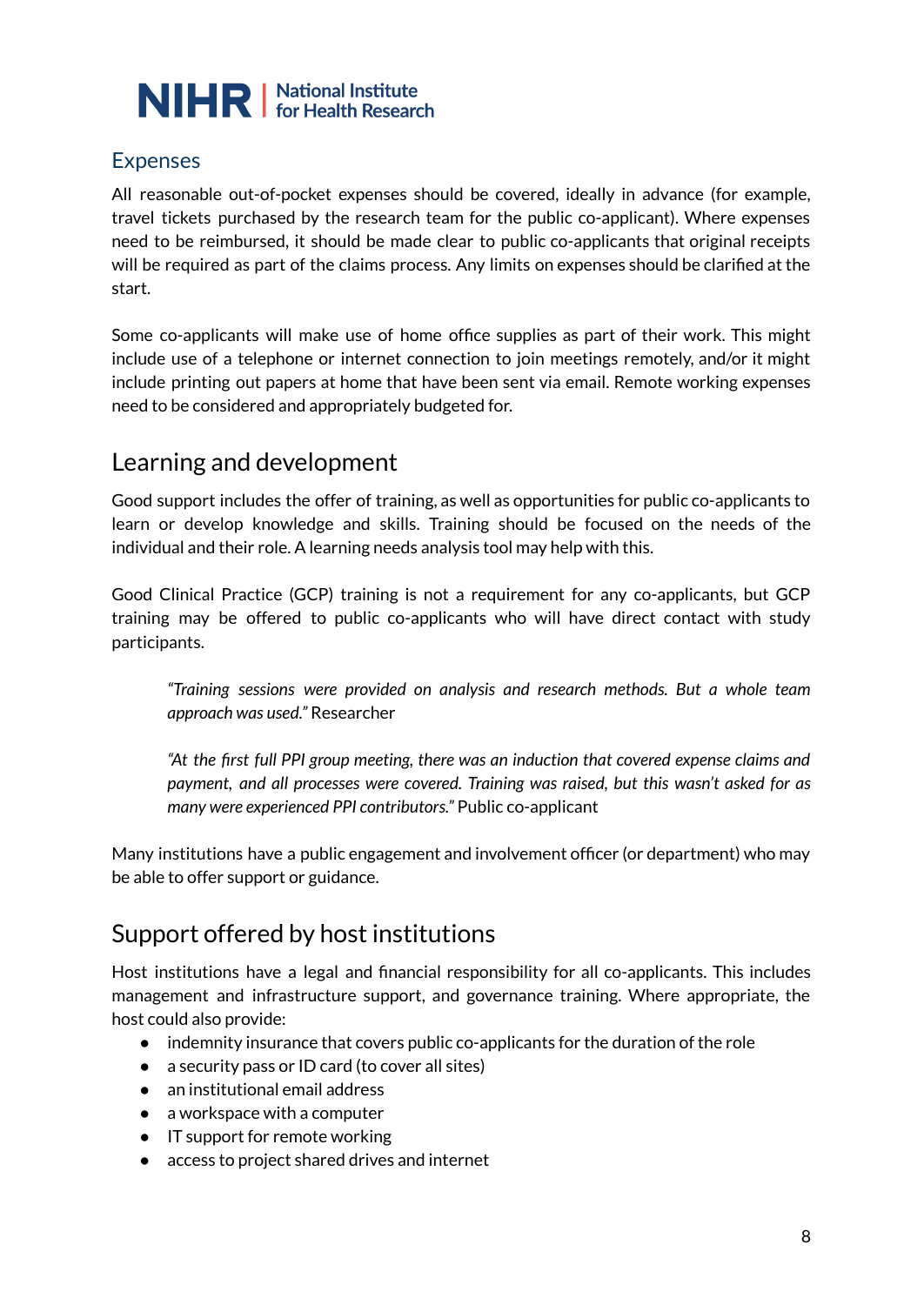- membership of host institution's library
- staff development and training events

#### Where to get support if things go wrong – public co-applicants

If a public co-applicant is unhappy about the involvement plan or their experience, they can:

- talk to the project lead in the first instance
- talk to the group coordinator, if appointed as representative of a patient group
- request information about the host institution's complaints procedure, if they feel unable to talk to the project lead, or if the situation does not improv
- contact the funding body to report any issues
- if all else fails, consider withdrawing from the study

In any of these circumstances, it is important to consider whether confidentiality agreements are in place, and whether reporting issues elsewhere breaks these agreements.

*"If there is a problem with the team or the work, I have the back-stop of talking to the Principal Investigator, as we have a good relationship. When there have been issues, he has been very responsive."* Public co-applicant

#### Where to get support if things go wrong – researchers

All co-applicants are expected to act in the best interests of the project, including public co-applicants. If they do not, the project lead should discuss this with the co-applicant to find out why. If a public co-applicant is appointed as representative of a patient group, the researcher might also talk to the group co-ordinator if problems arise. Other members of the research team should raise any issues with the project lead. Project leads should look for advice and support from their host institution.

### 5. Reflections

#### On being a co-applicant

*"For me, co-applicants need to be in the full management line and have 'authority' to help make decisions. As an advisor, you can offer your views, which the team can use or ignore, as they see fit"*

*"It'sjust made me feel very valued"*

*"A sense that you have actually contributed to something, that you have been listened to, that you have made a difference, and a sense of personal satisfaction that you are making something happening"*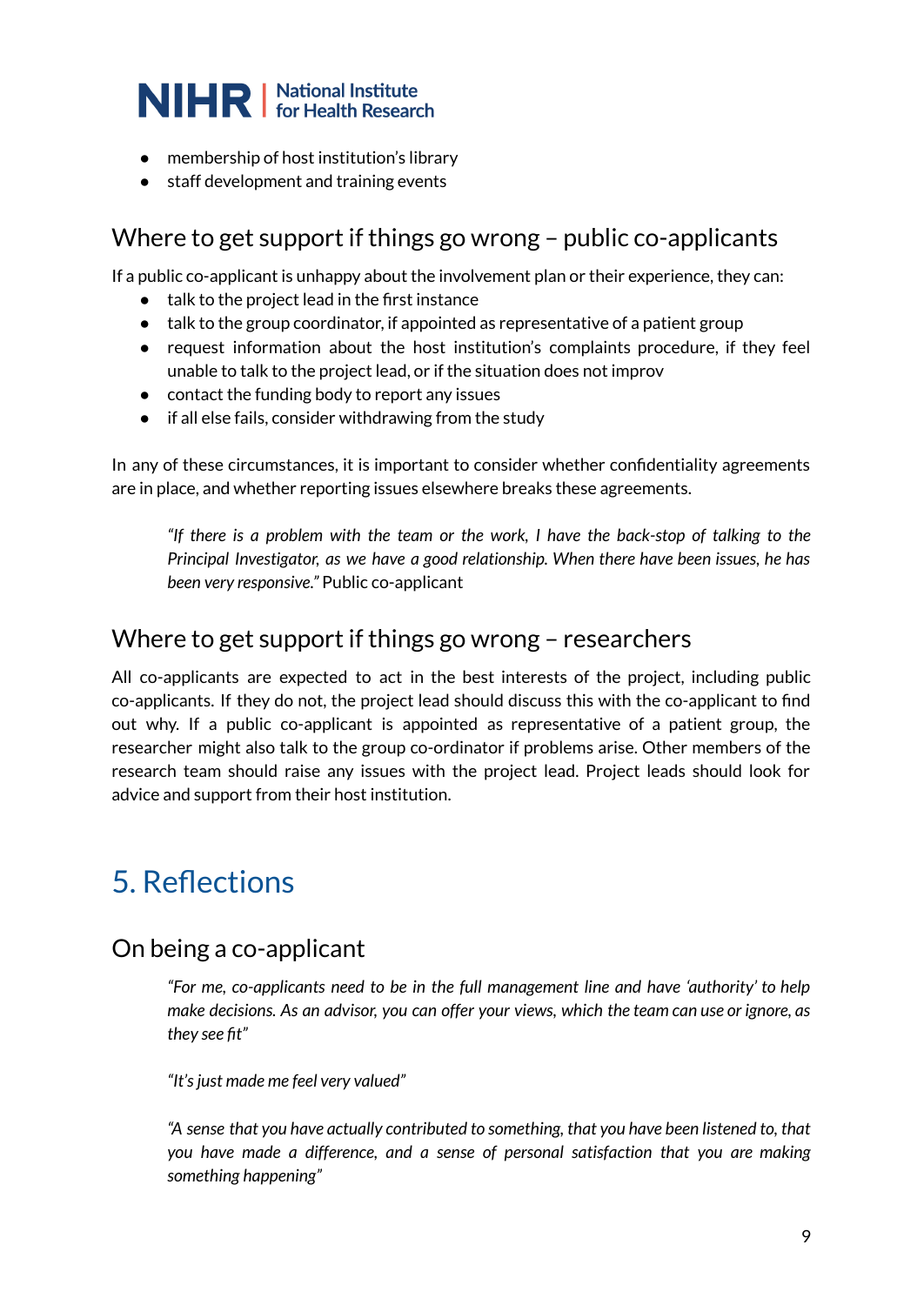*"A lot of learning experience, and I like to give something back to benefit that patient group positively in the long run"*

"The first time I went in, it was quite daunting in the sense of 'What am I doing?' 'Am I going to say the right things?' It's something new, it is like putting your toe in the water. Every time I have gone it has been fabulous. I now feel part of their team, they do listen to what i have got *to say, it'sreally good."*

*"If researchers are including a co-applicant in their application, justify it. There is a view among some researchersthat we must have a public co-applicant, asit means a better chance of funding. But I feel more involved with otherstudiesI'm involved in than the one Iam on as a co-applicant"*

### On working with public co-applicants

*"Public co-applicants are part of the team and integrated assuch. They provide a sense check and a different insight. They have added to the rigour of the research. Their personal experience has been so important especially when working in sensitive areas"*

*"Public co-applicants contributed depth and understanding to the study, and helped develop the advisory group."*

*"Initially, the Principal Investigator felt that she didn't want to overburden the public co-applicants with information, but she was told not to worry about this. They have responded positively to being included in all communications."*

## 6. Frequently Asked Questions

### Do NIHR funding programmes require public co-applicants?

No. There is no formal requirement to include a public co-applicant as part of the research team. However, where a public co-applicant is included in a study, most funders will ask for a clear description of their role, and the reasons why a public co-applicant is joining the team. Without this information, the presence of a public co-applicant may be seen as tokenistic.

### How many public co-applicants might there be in a research project?

There is usually one public co-applicant per research project. However, there may be circumstances when there is more than one public co-applicant, and the reason for this can be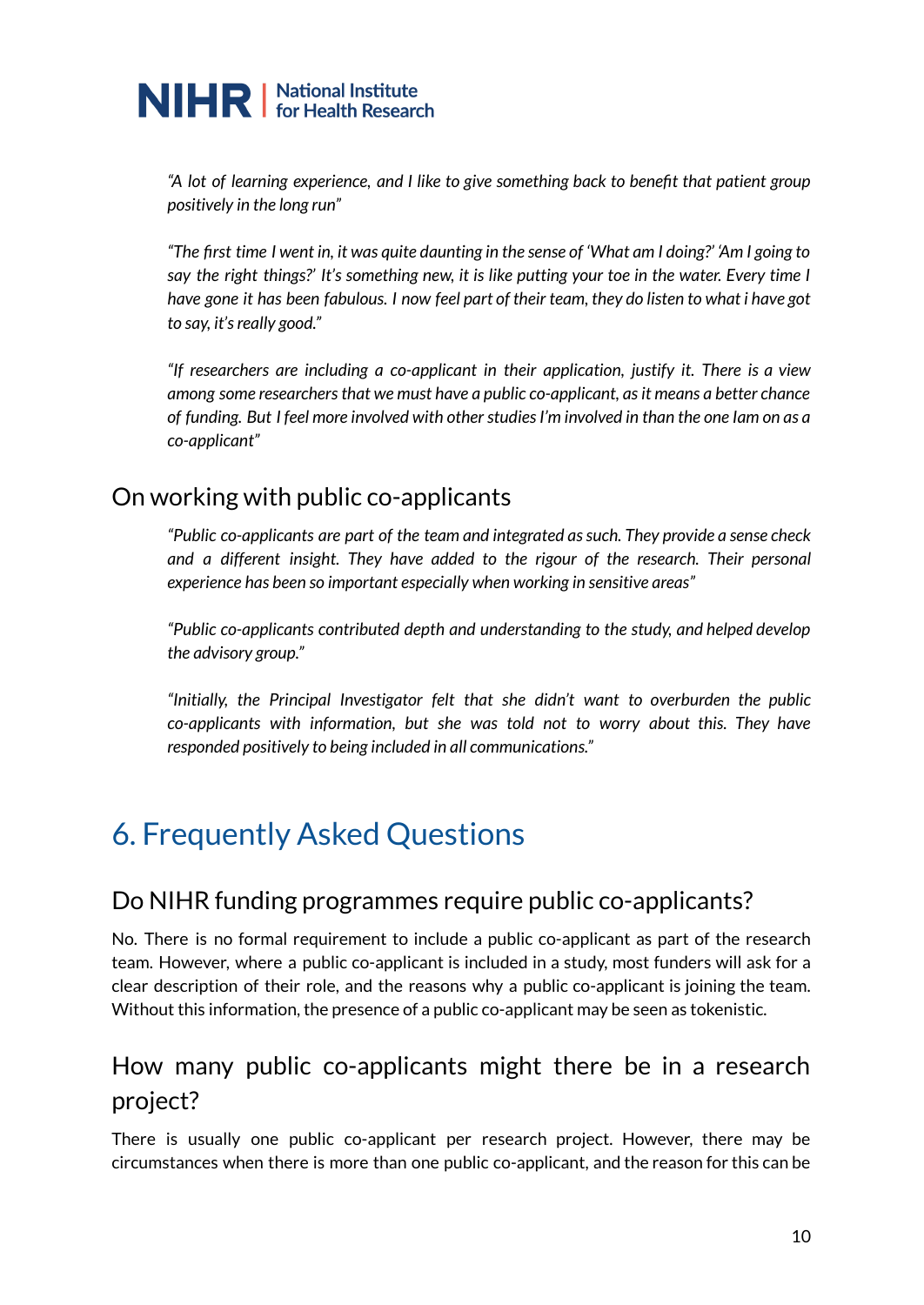explained in a role description. It could be helpful to have more than one public co-applicant when one person is supporting another, or when each person has different skills or experience needed on the project.

### Is ethical permission required to include a public co-applicant?

Ethical approval is not needed unless the public co-applicant is likely to come into direct contact with study participants, as for any research staff on the project. In these instances, information about the public co-applicant should be included as part of the study's application for ethical approval, including a role description that clearly states what duties the public co-applicant will undertake.

See Health Research Authority's Top tips for public [involvement](https://www.hra.nhs.uk/planning-and-improving-research/best-practice/public-involvement/) in your research application for more information on ethics.

### Does having a public co-applicant mean this is co-produced research?

Co-production is an approach to public involvement in research that sits alongside other approaches, such as consultation or collaboration. Having a public co-applicant is not by itself sufficient to conclude this. There are several principles that need to be followed before research can be deemed to be co-produced, as outlined in NIHR's guidance on [co-producing](https://www.learningforinvolvement.org.uk/?opportunity=nihr-guidance-on-co-producing-a-research-project) a [research](https://www.learningforinvolvement.org.uk/?opportunity=nihr-guidance-on-co-producing-a-research-project) project.

### What happens if a public co-applicant leaves during a study?

As with any other co-applicant or team member, a public co-applicant may leave during the period of the study. This should be considered when developing any agreement that defines the public co-applicant's role and should address who is responsible for what at this time (for example, by stating who will identify any replacement, or what notice should be given, if any). As for changes to other core members of the study team, this should be reported to the funding body.

### Can public or patient groups be included as co-applicants?

In many instances, where an existing patient or public group is involved in a study, a representative of the group will be nominated to be a co-applicant. This representative may act as a link between the study team and the rest of the group, as part of their role. But in some cases, where all group members wish to be co-applicants, it is wise to check at an early stage whether this would be considered appropriate by the funding body. This is likely to have implications for host institutions, who may provide support (such as indemnity insurance cover) for public co-applicants, and cost implications for the research budget in terms of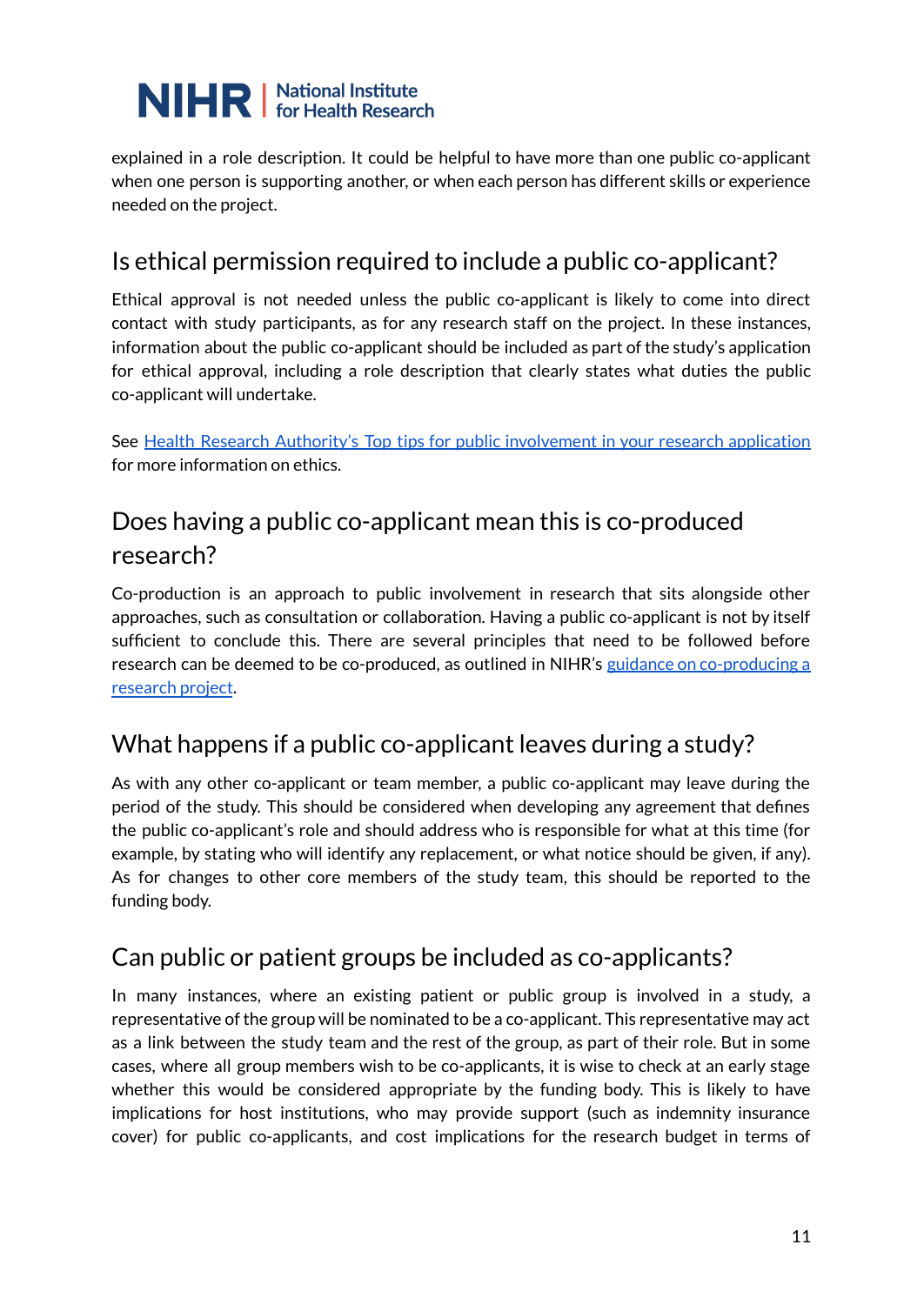payment for time and reimbursement of expenses. In many cases, it may not be practical for all group members to be co-applicant.

### Can children and young people become research co-applicants?

Children and young people should be able to be actively involved in research. Article 12 of the United Nations Convention on the Rights of the Child states that all children and young people who are capable of forming their own views have a right to express those views freely in all matters affecting them. These views should be given due weight in accordance with their age and maturity, both of which need to be considered when recruiting children and young people as co-applicants. However, a number of other considerations will need to be taken into account when working with children and young people as co-applicants. See the [involving](https://www.learningforinvolvement.org.uk/?opportunity=nihr-involving-children-and-young-people-as-advisors-in-research) children and young people as advisors in research [guidance](https://www.learningforinvolvement.org.uk/?opportunity=nihr-involving-children-and-young-people-as-advisors-in-research) for more information.

### Can public co-applicants be co-authors of papers or presentations?

It is important that public co-applicants' contributions are acknowledged. Co-authorship of publications (including journal articles, reports, abstracts, posters and press releases) and presentations should be agreed at the start, and any changes during the study agreed with the public co-applicant.

Care should be taken when reporting research on sensitive topics, to avoid inadvertently disclosing information about a public co-applicant's health condition. Publishing guidelines for journals usually do not allow submissions that include anonymous contributors or pseudonyms, but in rare circumstances editors can allow for anonymous publication (for example, when identification of an author might lead to a breach in patient confidentiality or other harm to a patient). Authors must nonetheless meet the established criteria for authorship. The specific situation would need to be discussed with the journal editor, who would need to decide if the circumstances warrant author anonymity while considering the challenges it poses to accountability.